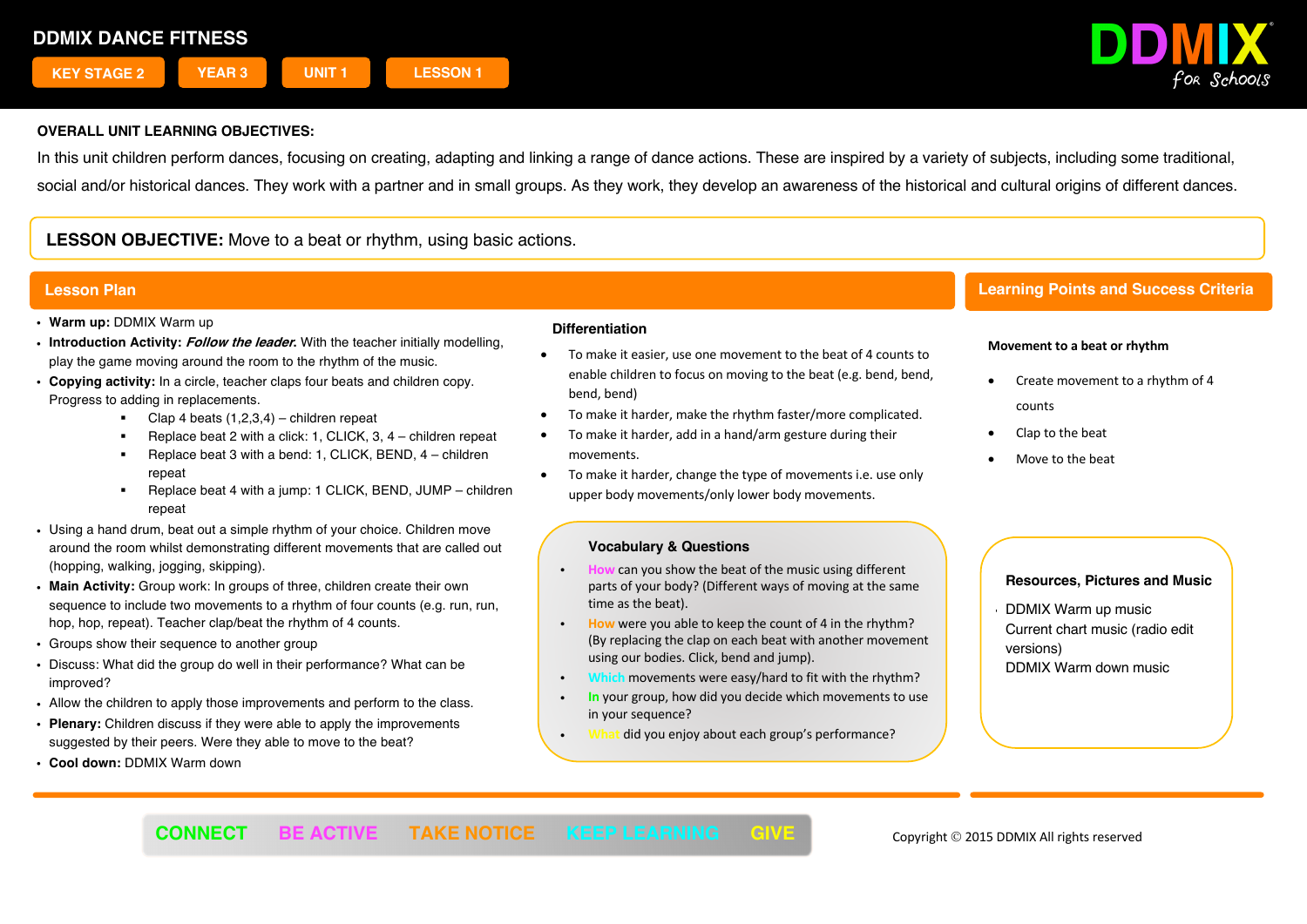

In this unit children perform dances, focusing on creating, adapting and linking a range of dance actions. These are inspired by a variety of subjects, including some traditional, social and/or historical dances. They work with a partner and in small groups. As they work, they develop an awareness of the historical and cultural origins of different dances.

# **LESSON OBJECTIVE:** To be able to move to a rhythmic pattern. Perform the key movements of the DDMIX African dance.

- ! **Warm up:** DDMIX Warm up
- ! **Introduction Activity:** Play some African music to the children. Children to walk around the room, tapping their bodies (trunk, legs) to the rhythmic patterns of the music.
- ! Discuss what they noticed about the sound and style of the music.
- . Play the DDMIX African audio the children.
- ! **Main Activity:** Model the four key DDMIX African movements one at a time, allowing the children to copy and practise before moving on.
	- § Box step
	- § Toe touch
	- § Arm circle stretches
	- § Beyoncé
- ! Create four stations in the room, each with a card to represent a key movement. Divide the children between the stations and give groups two minutes to practise that movement using the music. Rotate until groups have demonstrated all key movements.
- ! Split the class in half. Give each half a key movement to demonstrate to the other. Repeat with another key movement so that all movements have been demonstrated.
- ! **Plenary:** Discuss as a class if they succeeded in the task of moving to the beat. How can they improve?
- ! **Cool down:** DDMIX Warm down

### **Differentiation**

- To make it easier, just move feet to the rhythm.
- To make it harder, add arms to the box step and add arms to the toe touches.
- To make it harder, turn the Beyoncé and the toe touches.

## **Vocabulary & Questions**

- ! **Before** moving to a rhythmic pattern, what should you do? (Listen to the repetitive sound, connect with the rhythm).
- **When** should you move to the music? At the same time as the drums, following the pattern of the rhythm.
- ! **Which** parts of the body can you use to demonstrate the rhythm pattern? (E.g. Hands and feet).
- ! **How** many counts does each African key movement last for?
- helpful tips could we use to improve the performance of each African key movement?

# **Lesson Plan Learning Points and Success Criteria**

### **Move to a rhythmic pattern**

- Listen to repeated rhythm
- Move on beat
- Demonstrate the rhythm pattern using hands/feet

### **DDMIX African key movements**

- Box step
- Toe touches
- Arm circle stretches
- **Beyoncé**

## **Resources, Pictures and Music**

! DDMIX Warm up music African Music, e.g. Beat the drum – Experience African music, West African drum music – Drums of the World DDMIX key movement cards DDMIX Warm down music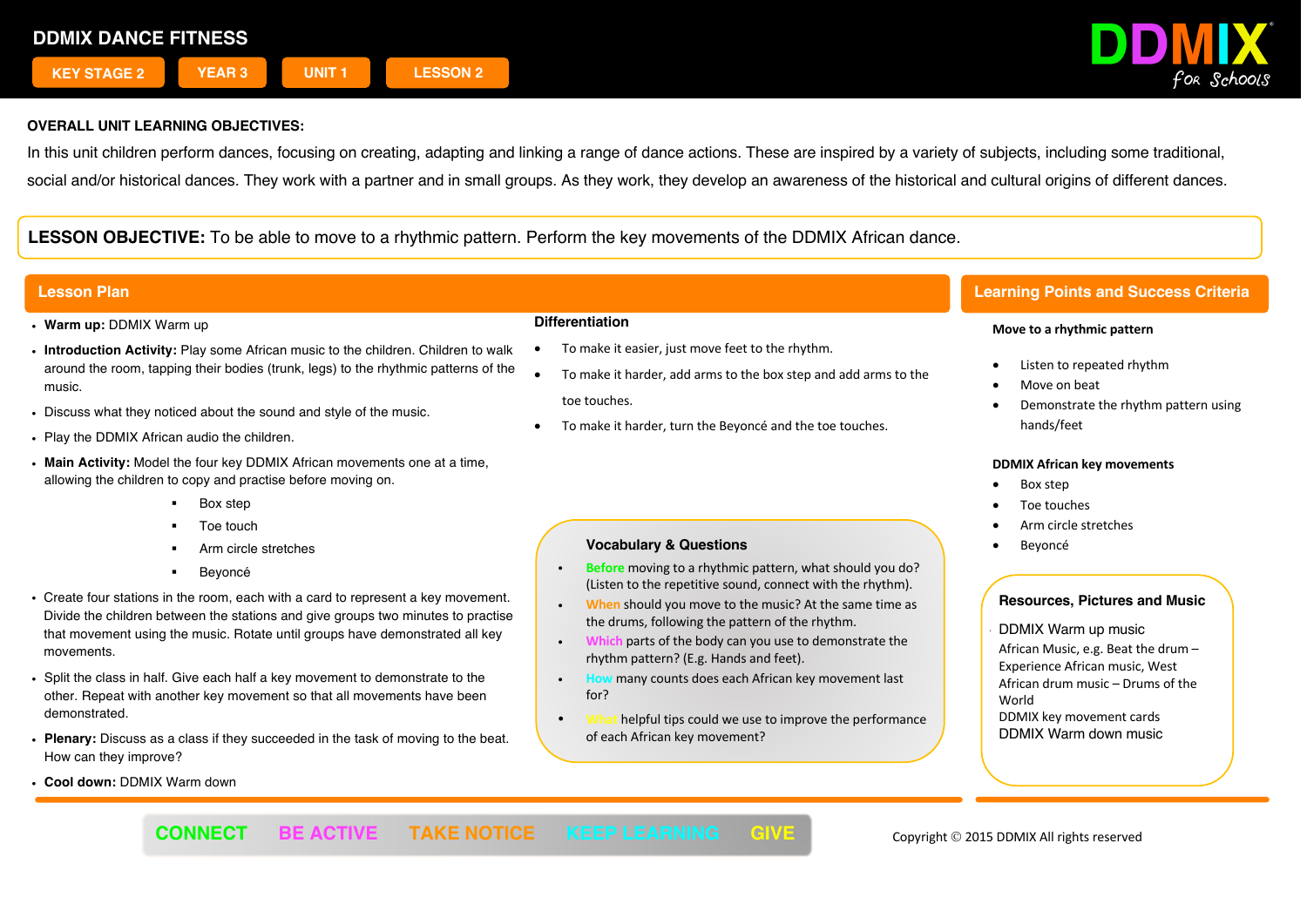

In this unit children perform dances, focusing on creating, adapting and linking a range of dance actions. These are inspired by a variety of subjects, including some traditional, social and/or historical dances. They work with a partner and in small groups. As they work, they develop an awareness of the historical and cultural origins of different dances.

# **LESSON OBJECTIVE:** Link the key movements to form the DDMIX African dance sequence.

- ! **Warm up:** DDMIX Warm up
- ! **Introduction Activity: Move Master:** Play allowing children to come up with movements using African style dance actions of their own.
- . Recap the four DDMIX key African movements through pupil demonstration. Practise as a class.
- ! **Main Activity:** Ask the children how they may link these movements together to form a dance.
- Children practise each key movement to the count of 8 and experiment linking different movements.
- . In pairs, discuss what was successful and what could be improved while linking the movements. Which order of movements (sequence) worked well? Which movements were harder to link?
- . Link the movements together as a class to create the DDMIX African sequence.
- . In groups, allow the children time to practise.
- Perform the dance in two halves.
- ! **Plenary:** Discuss what the children liked about the other groups performances? Were they all dancing to the beat?
- ! **Cool down:** DDMIX Warm down

## **Differentiation**

- To make it easier, move to the beat with feet **or** arms.
- To make it harder, add a knee lift to the toe touches. Add a turn to the toe touches.
- To make it easier, link two movements together or immediately follow the order of the DDMIX dance.
- To make it harder, link 3 or 4 movements together and create their own order of movements.

## **Vocabulary & Questions**

- ! **What** are the four key movements for the DDMIX African dance? How many counts does each movement last?
- ! **In** your pair, how did you decide to order the 4 movements?
- ! **What** is the order of the key movements in the DDMIX African dance? How can you link the movements?
- ! **How** much energy do you need to perform all of the African movements?
- ! **What** did the group who performed do well? Did they succeed in linking the African key movements together?

# **Lesson Plan Learning Points and Success Criteria**

### **Linking key movements**

- Identify key movements
- Put the movements in an order (sequence)
- Perform each key movement (using the count of 8 beats)
- Ensure each movement follows on from the previous movement (links)

# **Resources, Pictures and Music**

! DDMIX Warm up music

African Music, e.g. Beat the drum – Experience African music, West African drum music – Drums of the World DDMIX key movement cards DDMIX Warm down music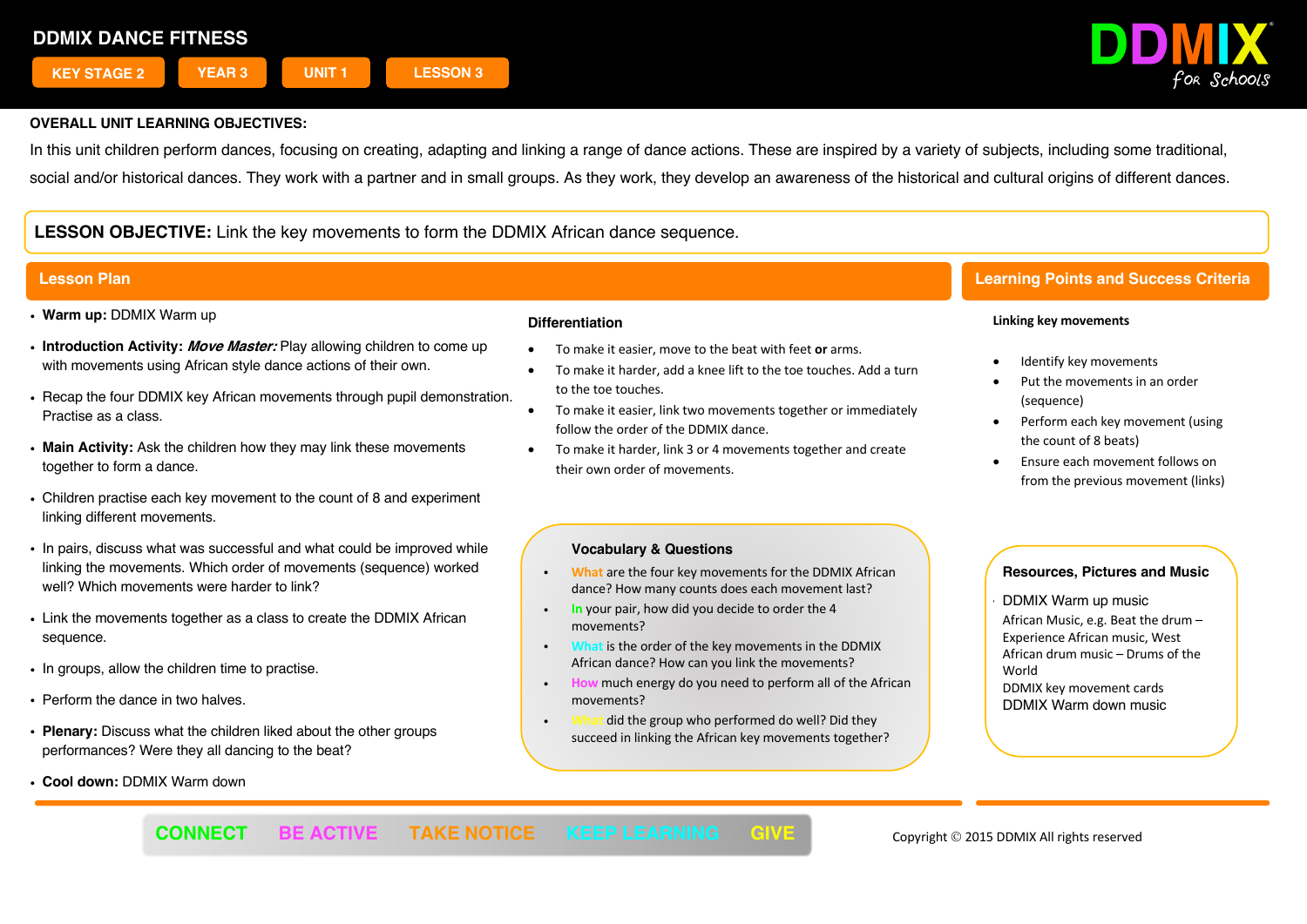

In this unit children perform dances, focusing on creating, adapting and linking a range of dance actions. These are inspired by a variety of subjects, including some traditional, social and/or historical dances. They work with a partner and in small groups. As they work, they develop an awareness of the historical and cultural origins of different dances.

**LESSON OBJECTIVE:** To work with a partner to create a short dance phrase using the rhythmic pattern of an African dance.

- ! **Warm up:** DDMIX Warm up
- ! **Introduction Activity: Move Master:** Play allowing children to come up with movements using African style dance actions of their own.
- . Recap the dance from the previous lesson.
- ! **Main Activity:** In pairs, create their own 8 count dance phrase to the beat. E.g. This can be 2 movements repeated for a total of 8 counts clap, clap, stamp, stamp, repeated twice.
- . Allow time for the children to practise in their pairs.
- ! Partners join up with another pair to demonstrate their movement phrases to one another. Ask children to feedback on how the movements are performed in time with the rhythmic pattern.
- . Children apply suggested improvements to their sequences.
- Children perform to a different group for peer assessment. Did they succeed in making improvements? Did this group advise different ideas for improvement?
- ! **Plenary:** Discuss as a class elements of the phrase that were performed well and areas for improvement.
- ! **Cool down:** DDMIX Warm down

## **Differentiation**

- To make it easier, focus on two simple movements demonstrated for 4 counts each.
- To make it harder, create a 16-count phrase.
- To make it harder add turns and pauses to own dance phrase.

# **Vocabulary & Questions**

- **Do** your movements in your sequence fit 8 counts?
- **P** you practiced your 8 count sequence continually? Why is it important to keep practicing?
- **movements could you adapt to improve your** performance?
- is it important to listen to your partner's ideas?
- ! **How** can you help each other improve your performance?

# **Lesson Plan Learning Points and Success Criteria**

## **Dance phrase**

- Create movements
- Movements fit 8 counts
- Move on the beat

## **Partner work**

- Share and listen to each other's ideas
- **Communicate**
- Identify positive elements and areas of improvement

# **Resources, Pictures and Music**

! DDMIX Warm up music African Music, e.g. Beat the drum – Experience African music, West African drum music – Drums of the World DDMIX key movement cards DDMIX Warm down music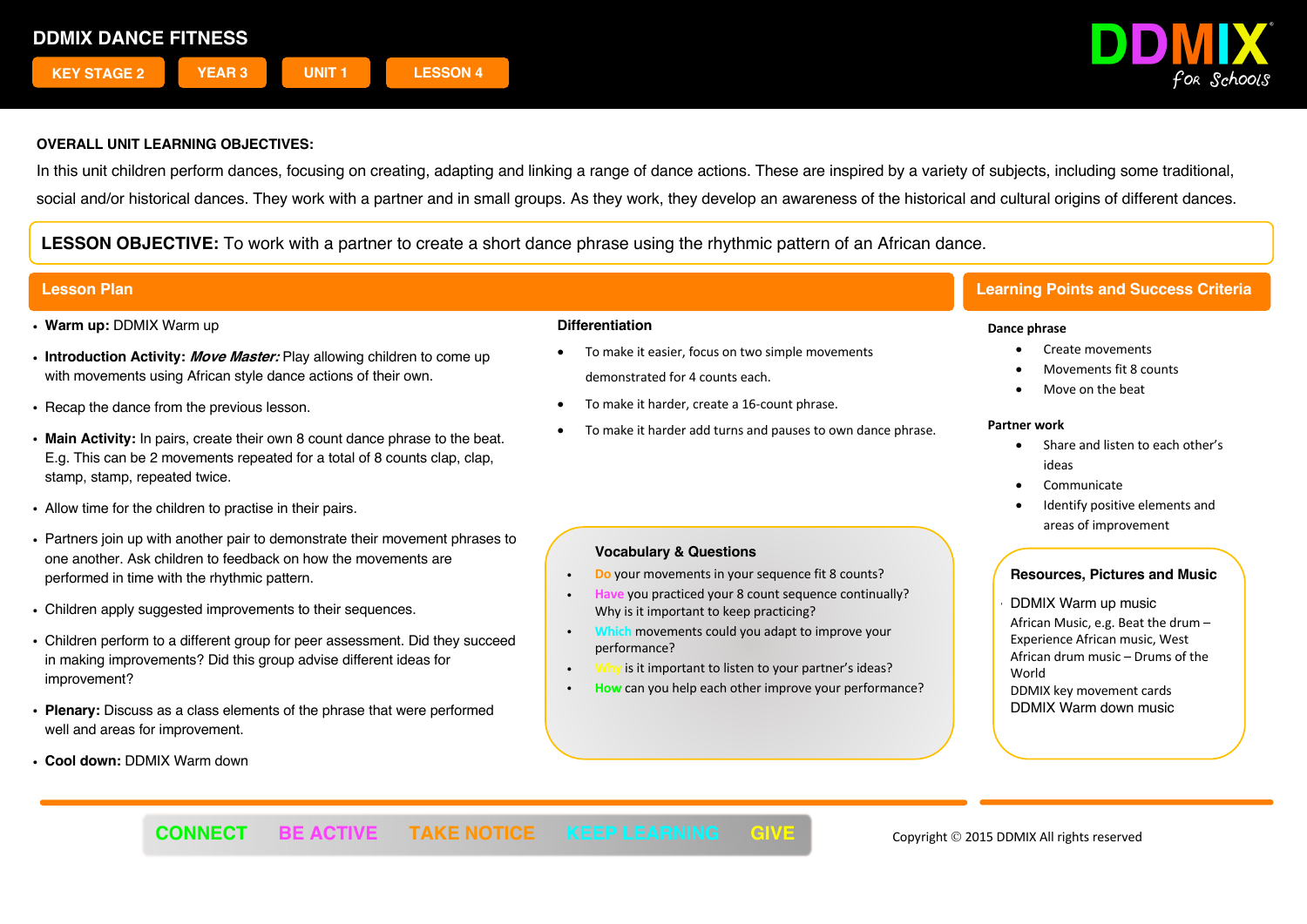

In this unit children perform dances, focusing on creating, adapting and linking a range of dance actions. These are inspired by a variety of subjects, including some traditional, social and/or historical dances. They work with a partner and in small groups. As they work, they develop an awareness of the historical and cultural origins of different dances.

**LESSON OBJECTIVE:** Work in groups to combine African inspired dance phrases.

- ! **Warm up:** DDMIX Warm up
- ! **Introduction Activity:** Play the DDMIX African dance Audio to give children a reminder of the African style.
- . Children recap their own movement phrase (of 8 counts) from the previous lesson. Remind the groups to make sure their movements are performed to the beat.
- ! **Main Activity:** Each pair must join another pair. Children will teach 8 count phrases to pairs to form a 16 count sequence.
- . The groups must now work together to adapt their movements so that they link together smoothly to create a new 16 count dance sequence.
- Practise the adapted sequence.
- . Children feedback on their own groups, identifying both strengths and areas of development.
- . Children take time to make improvements to their new African dance.
- . Children perform their sequences all together.
- ! **Plenary:** Discuss in groups whether all members are moving to the beat and if their phrases are linked together smoothly.
- ! **Cool down:** DDMIX Warm down

### **Differentiation**

- To make it easier, repeat the original 8 counts twice, staying in their original pair or repeat 8 counts in a group of four.
- To make it harder, extend 16 counts to 32.

**Vocabulary & Questions Vocabulary & Questions**

sequence?

sequence?

group?

movement phrases together?

sequence:

• To make it harder, use all four key movements

• What is the best way for each group to teach their 8-count

**Were** there any movements which did not fit to the rhythm **• We are the music?** We are the reduced which did not fit to the rhythm  $\mathbf{r}$  to the rhythm  $\mathbf{r}$ 

 $\cdot$  **Did** you maintain your energy for the whole 16 count dance

! **Why** is it important to listen to everyone's feedback in your

! **How** can you alter the movements to link the two

# **Lesson Plan Learning Points and Success Criteria**

## **African inspired dance**

- Key African movements
- Sequence of movements (for 16 counts)
- Link dance phrases

### **Group work**

- Communicate
- Positive
- Areas of improvement

## **Resources, Pictures and Music**

- ! DDMIX Warm up music
- African Music, e.g. Beat the drum Experience African music, West African drum music – Drums of the World DDMIX key movement cards DDMIX Warm down music

**CONNECT BE ACTIVE TAKE NOTICE KEEP LEARNING GIVE Copyright © 2015 DDMIX All rights reserved**